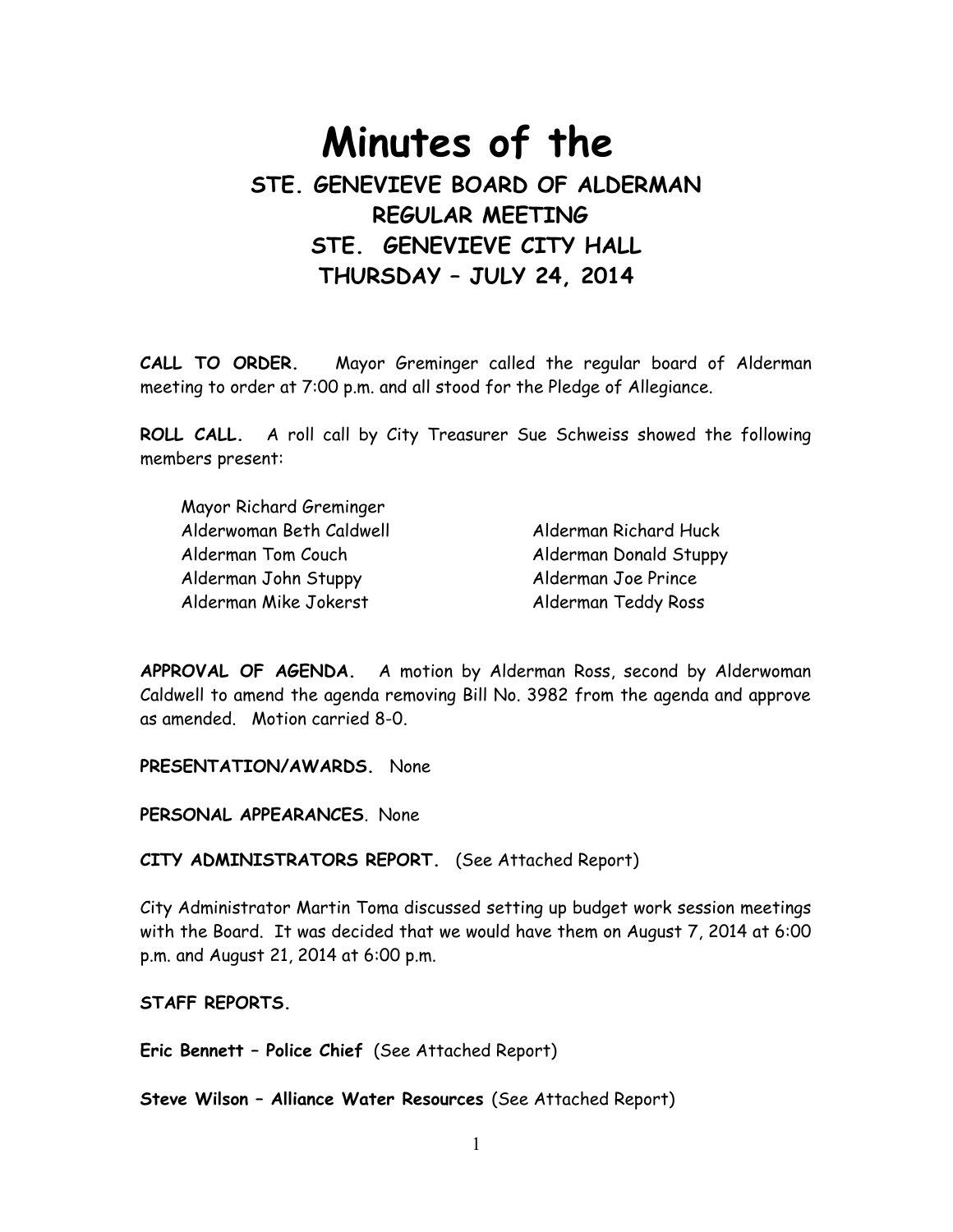**Mick Schwent – Fire Chief** (See Attached Report)

**Sandra Cabot – Tourism Director** (See Attached Report)

**Dave Pinkley – Field Operations Supervisor** (See Attached Report)

**COMMITTEE REPORTS. None**

**CONSENT AGENDA.** 

**Minutes Board of Aldermen Regular Session – July 10, 2014.** A motion by Alderman Donald Stuppy, second by Alderman Prince to approve the minutes of the Ste. Genevieve Board of Aldermen Meeting from July 10, 2014. Motion carried 8-0.

**Financial Report – June, 2014.** A motion by Alderman Jokerst, second by Alderman Couch to approve the Financial Report for June, 2014. Motion carried 8-0.

**OLD BUSINESS.** 

**BILL NO. 3979. AN ORDINANCE APPROVING A BID PROPOSAL FROM MICRO-COMM OF OLATHE, KANSAS FOR THE REPLACEMENT OF THE SCADA SYSTEM AT THE WATER PLANT IN AN AMOUNT NOT TO EXCEED \$94,900.00. 2ND READING.** A motion by Alderwoman Caldwell, second by Alderman Couch, Bill No. 3979 was placed on its second and final reading, read by title only, considered and passed by a roll call vote as follows: Ayes: Alderwoman Beth Caldwell, Alderman Tom Couch, Alderman John Stuppy, Alderman Mike Jokerst, Alderman Richard Huck, Alderman Donald Stuppy, Alderman Joe Prince, and Alderman Teddy Ross. Nays: None Motion carried 8-0. Thereupon Bill No. 3979 was declared Ordinance No. 3920 signed by the Mayor and attested by the City Clerk.

### **NEW BUSINESS**

**BILL NO. 3980. AN ORDINANCE APPROVING A BUDGET AMENDMENT TO THE CITY OF STE. GENEVIEVE FISCAL YEAR 2014 BUDGET RELATING TO THE GENERAL FUND #10. 1st READING.** A motion by Alderman Ross, second by Alderwoman Caldwell, Bill No. 3980 was placed on its first reading, read by title only, considered and passed with a 8-0 vote of the Board of Aldermen.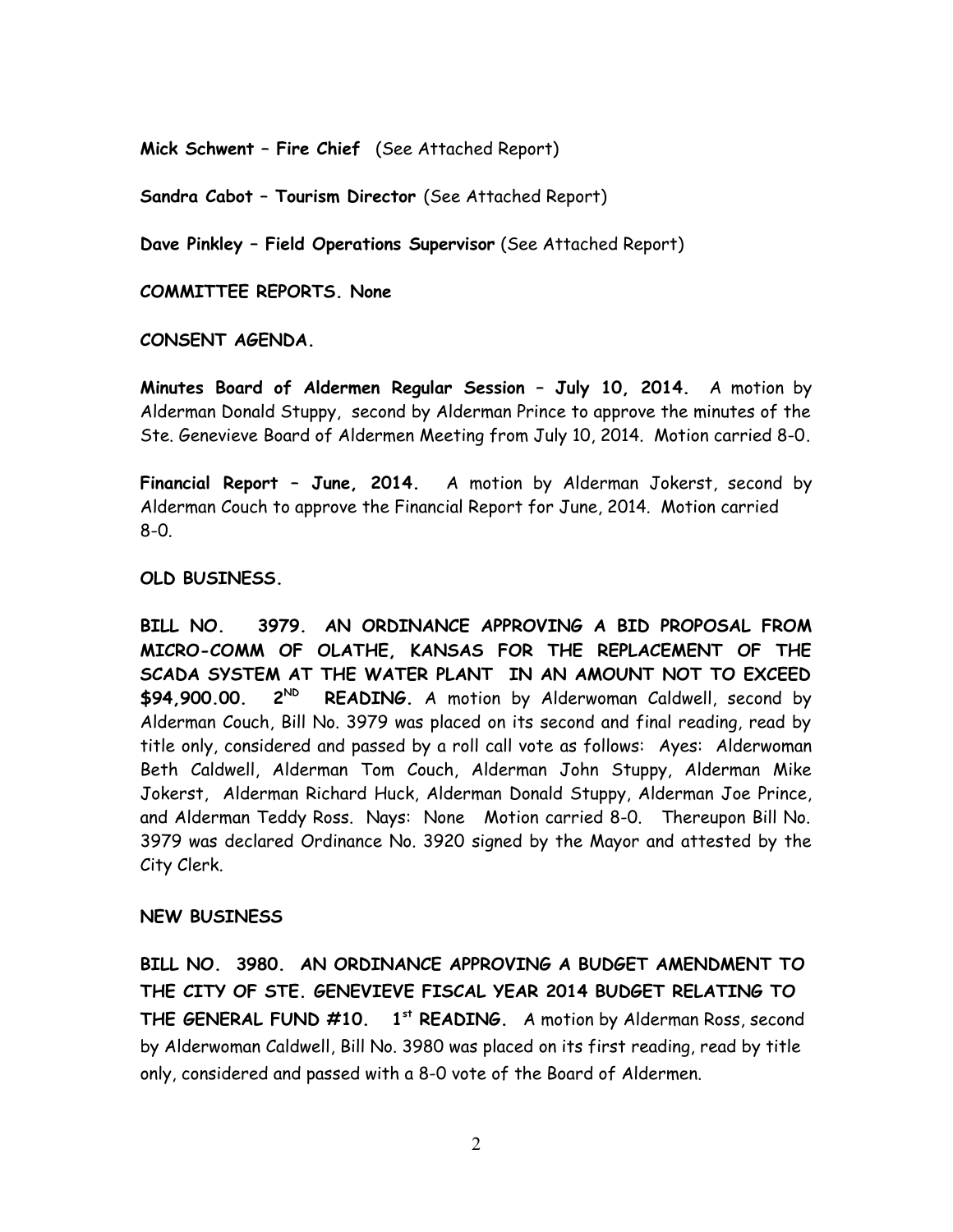**BILL NO. 3981. AN ORDINANCE CALLING A BOND ELECTION IN THE CITY OF STE. GENEVIEVE , MISSOURI AND AUTHORIZING CERTAIN ACTIONS IN CONNECTION THEREWITH. 1ST READING.** A motion by Alderman Couch, second by Alderman Ross, Bill No. 3981 was placed on its first reading, read by title only, considered and passed with a 6-2 vote of the Board of Aldermen with Alderman John Stuppy and Alderman Prince opposed.

**PUBLIC COMMENTS –** Robert Browne, 498 Merchant Street, addressed the Board of Aldermen. Mr. Browne complimented the City on the purchase of the burnt house on Merchant Street. Then Mr. Browne stated that he is being harassed by teenagers. And that he has issues with the procedures during court. He feels that if nothing gets done on his harassment issues that at the next meeting he is going to embarrass people by stating names.

Carl Wehner, 1158 Valle Spring Trail, addressed the Board of Aldermen. Mr. Wehner stated that he got some figures from the Courthouse on the amount of money that the purposed tax would generate. He also stated that he feels like the taxpayers are not being told everything when it comes to how much their taxes would increase.

# **OTHER BUSINESS.**

Approval of a temporary liquor license request from the Ste. Genevieve Downtown Renewal Program for August  $9^{th}$  & 10<sup>th</sup>, 2014 (Jour de Fete) A motion by Alderman Prince, second by Alderman Donald Stuppy, to approve the request from the Ste. Genevieve Downtown Renewal Program for a temporary liquor license for Jour de Fete. Motion carried 8-0.

# **MAYOR/BOARD OF ALDERMEN COMMUNICATION -** None

**EXECUTIVE/CLOSED SESSION -** A motion by Alderman Prince, second by Alderwoman Caldwell to go into closed session to discuss Real Estate matters. Motion carried 8-0 with the following roll call vote: Ayes: Alderwoman Beth Caldwell, Alderman Tom Couch, Alderman John Stuppy, Alderman Mike Jokerst, Alderman Richard Huck, Alderman Joe Prince, and Alderman Teddy Ross. Nays: None. 8:00 p.m. A motion by Alderman Couch, second by Alderwoman Caldwell to come out of closed session. Motion carried 8-0 with the following roll call vote: Ayes: Alderwoman Beth Caldwell, Alderman Tom Couch, Alderman John Stuppy, Alderman Mike Jokerst, Alderman Richard Huck, Alderman Joe Prince, and Alderman Teddy Ross.. Nays: None. 8:20 p.m.